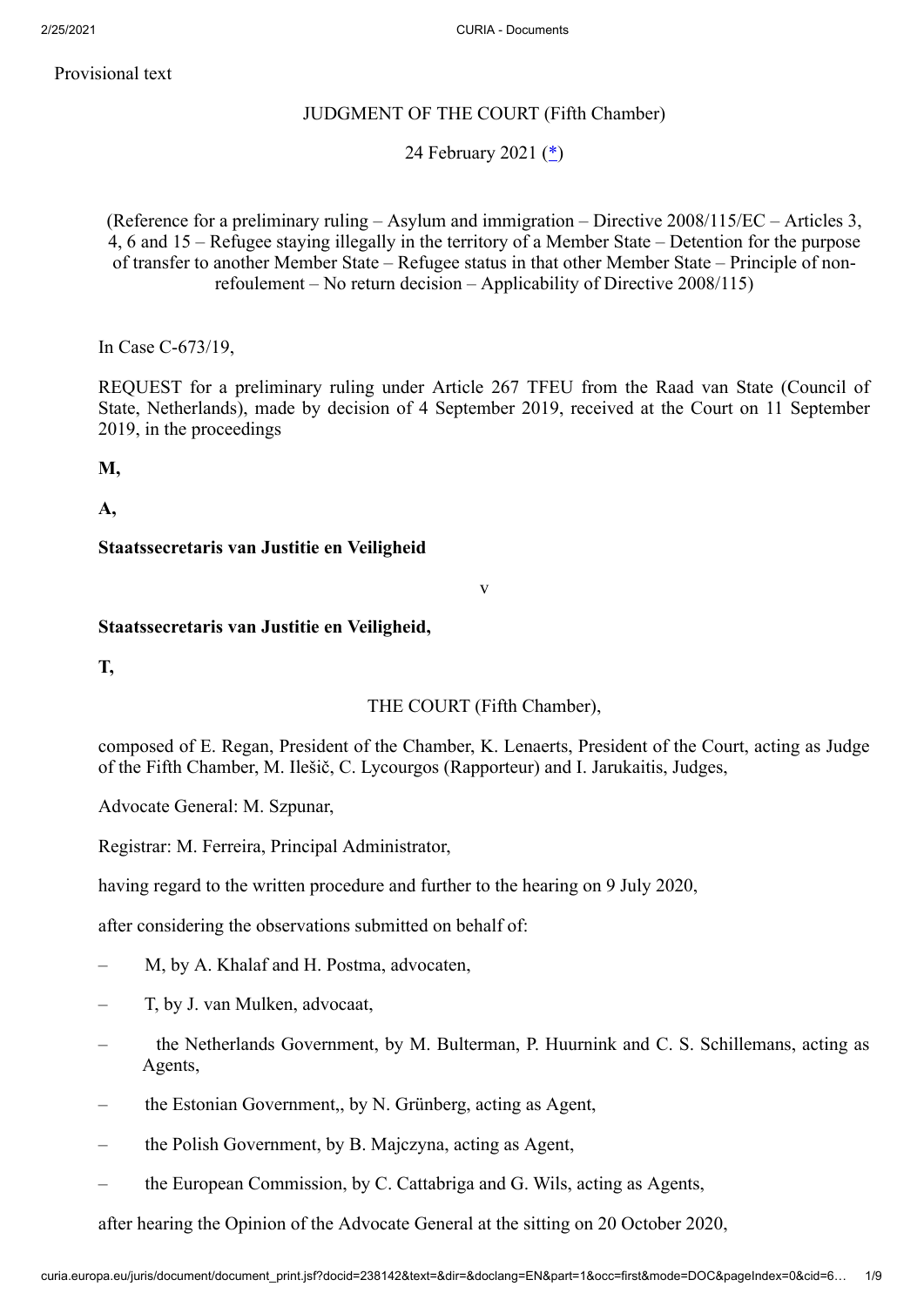gives the following

# **Judgment**

- 1 This request for a preliminary ruling concerns the interpretation of Articles 3, 4, 6 and 15 of Directive 2008/115/EC of the European Parliament and of the Council of 16 December 2008 on common standards and procedures in Member States for returning illegally staying third-country nationals (OJ 2008 L 348, p. 98).
- 2 The request has been made in the context of disputes between M, A and T and the Staatssecretaris van Justitie en Veiligheid (State Secretary for Justice and Security; 'the State Secretary') concerning possible compensation for harm suffered as a result of their detention for the purpose of their transfer from the Netherlands to another Member State.

# **Legal context**

*EU law*

*Directive 2008/115*

- 3 Recitals 2, 4 and 5 of Directive 2008/115 state:
	- '(2) The Brussels European Council of 4 and 5 November 2004 called for the establishment of an effective removal and repatriation policy, based on common standards, for persons to be returned in a humane manner and with full respect for their fundamental rights and dignity.

…

- (4) Clear, transparent and fair rules need to be fixed to provide for an effective return policy as a necessary element of a well-managed migration policy.
- (5) This directive should establish a horizontal set of rules, applicable to all third-country nationals who do not or who no longer fulfil the conditions for entry, stay or residence in a Member State.'
- 4 Article 1 of that directive provides:

'This directive sets out common standards and procedures to be applied in Member States for returning illegally staying third-country nationals, in accordance with fundamental rights as general principles of Community law as well as international law, including refugee protection and human rights obligations.'

5 Article 2 of that directive provides:

'1. This directive applies to third-country nationals staying illegally on the territory of a Member State.

- 2. Member States may decide not to apply this directive to third-country nationals who:
- (a) are subject to a refusal of entry in accordance with Article 13 of the [Union Code on the rules governing the movement of persons across borders (Schengen Borders Code)], or who are apprehended or intercepted by the competent authorities in connection with the irregular crossing by land, sea or air of the external border of a Member State and who have not subsequently obtained an authorisation or a right to stay in that Member State;
- (b) are subject to return as a criminal law sanction or as a consequence of a criminal law sanction, according to national law, or who are the subject of extradition procedures.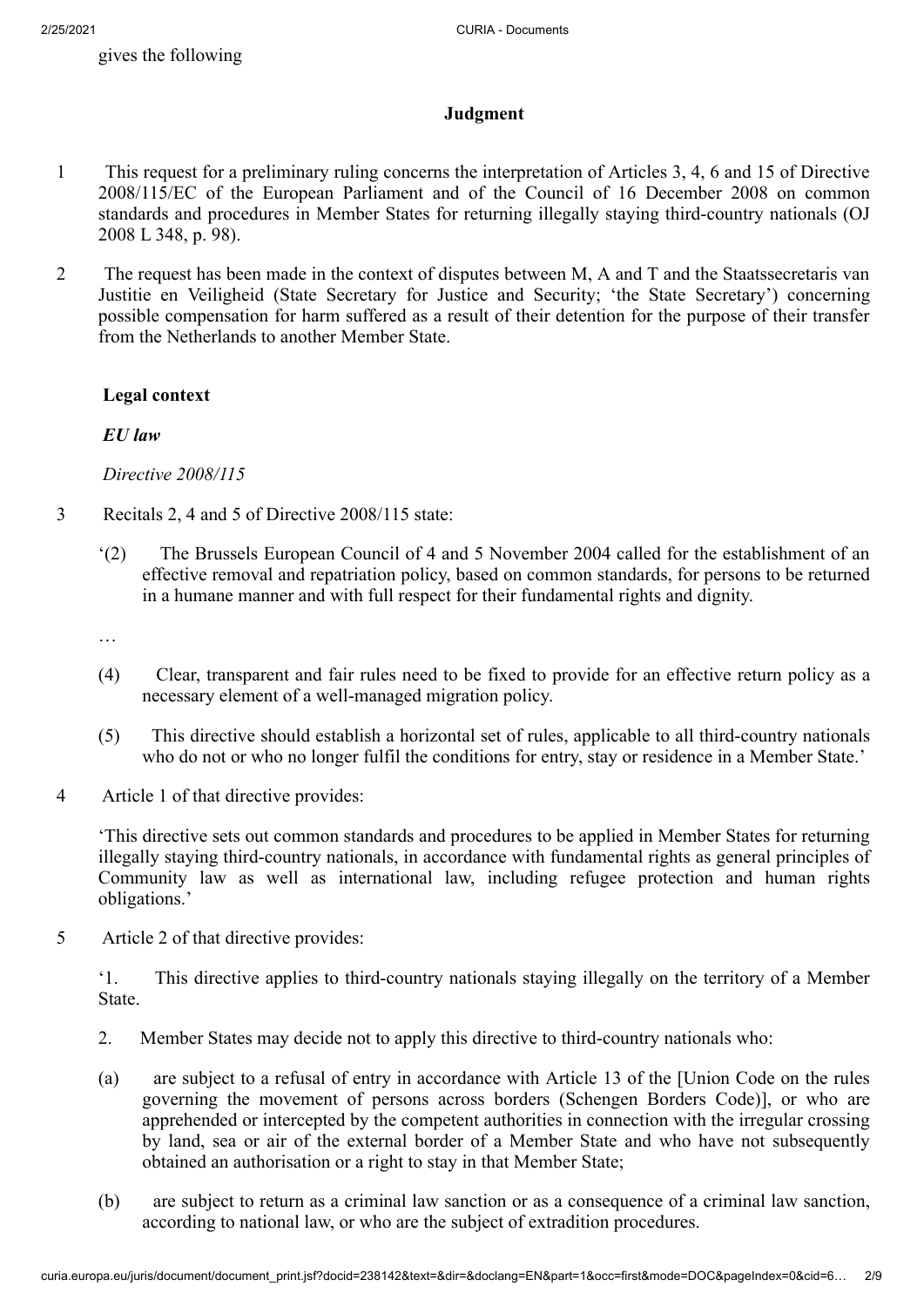#### 2/25/2021 CURIA - Documents

3. This directive shall not apply to persons enjoying the Community right of free movement as defined in Article 2(5) of the Schengen Borders Code.'

6 Article 3 of Directive 2008/115 is worded as follows:

'For the purpose of this directive:

…

- 2. "illegal stay" means the presence on the territory of a Member State, of a third-country national who does not fulfil, or no longer fulfils the conditions of entry as set out in Article 5 of the Schengen Borders Code or other conditions for entry, stay or residence in that Member State;
- 3. "return" means the process of a third-country national going back whether in voluntary compliance with an obligation to return, or enforced – to:
	- his or her country of origin, or
	- a country of transit in accordance with Community or bilateral readmission agreements or other arrangements, or
	- another third country, to which the third-country national concerned voluntarily decides to return and in which he or she will be accepted;
- 4. "return decision" means an administrative or judicial decision or act, stating or declaring the stay of a third-country national to be illegal and imposing or stating an obligation to return;'

…'

7 Under Article 4(3) of Directive 2008/115:

'This directive shall be without prejudice to the right of the Member States to adopt or maintain provisions that are more favourable to persons to whom it applies provided that such provisions are compatible with this directive.'

8 Article 5 of that directive states:

'When implementing this directive, Member States shall take due account of:

- (a) the best interests of the child;
- (b) family life;
- (c) the state of health of the third-country national concerned,

and respect the principle of *non-refoulement*.'

9 Article 6 of Directive 2008/115 states:

'1. Member States shall issue a return decision to any third-country national staying illegally on their territory, without prejudice to the exceptions referred to in paragraphs 2 to 5.

2. Third-country nationals staying illegally on the territory of a Member State and holding a valid residence permit or other authorisation offering a right to stay issued by another Member State shall be required to go to the territory of that other Member State immediately. In the event of non-compliance by the third-country national concerned with this requirement, or where the third-country national's immediate departure is required for reasons of public policy or national security, paragraph 1 shall apply.

…'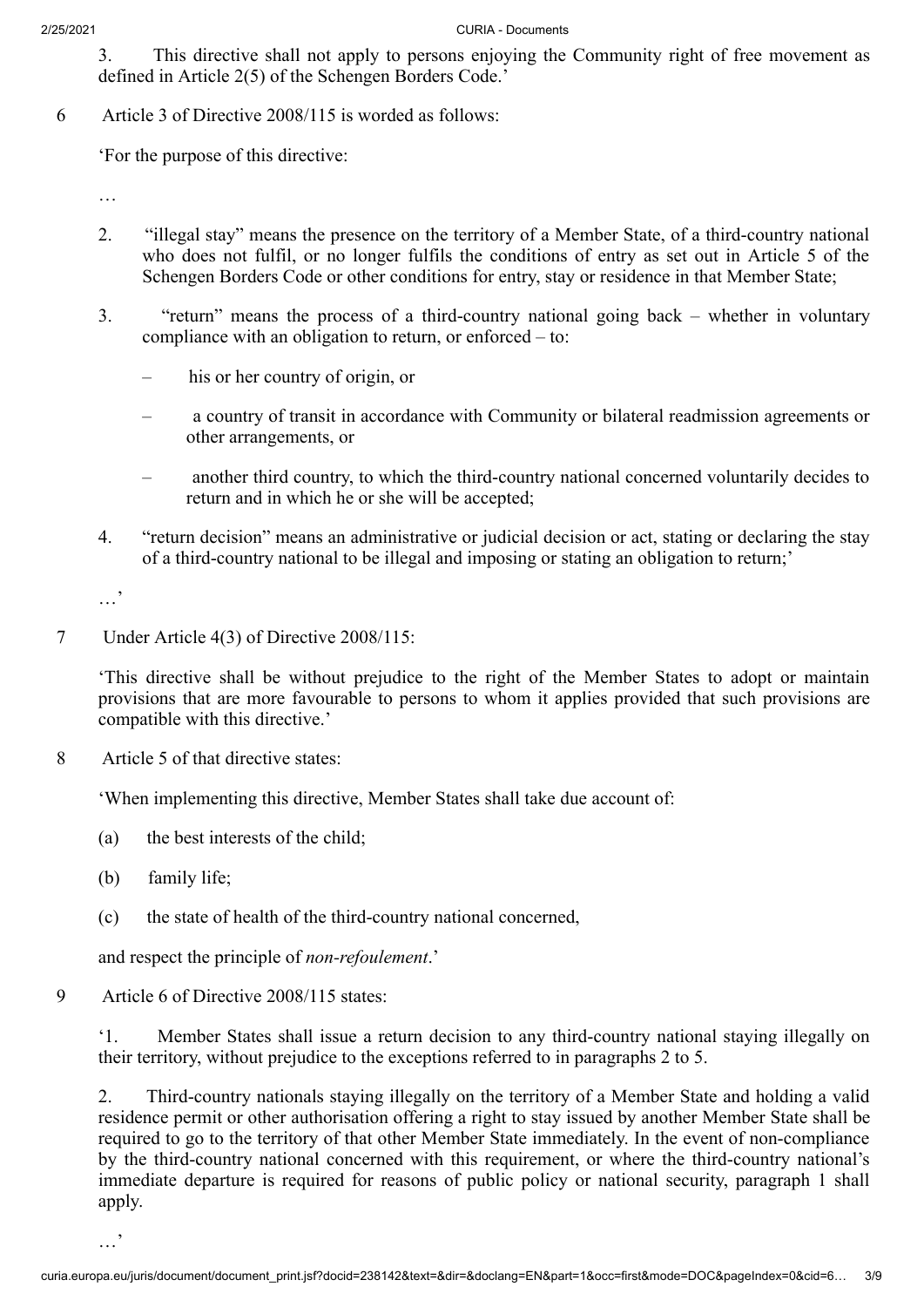10 Article 15 of that directive provides:

'1. Unless other sufficient but less coercive measures can be applied effectively in a specific case, Member States may only keep in detention a third-country national who is the subject of return procedures in order to prepare the return and/or carry out the removal process, in particular when:

- (a) there is a risk of absconding or
- (b) the third-country national concerned avoids or hampers the preparation of return or the removal process.

Any detention shall be for as short a period as possible and only maintained as long as removal arrangements are in progress and executed with due diligence.

…'

#### *Netherlands law*

*The Vreemdelingenwet*

11 Article 59(2) of the Vreemdelingenwet 2000 (2000 Law on Foreign Nationals) of 23 November 2000 (Stb. 2000, No 495), as amended with effect of 31 December 2011 in order to transpose Directive 2008/115 into Netherlands law ('the Vw 2000'), provides:

'If the documents necessary for the return of a foreign national are available or will be available within a short period of time, the interests of public order are deemed to require the detention of the foreign national, unless the foreign national has had lawful residence on the basis of Article 8(a) to (e) and (l).'

12 Article 62a of the Vw 2000 states:

'(1) Our Minister shall inform in writing a foreign national who is not a national of a Member State and who does not or no longer has lawful residence of the obligation to leave the Netherlands of his own accord and of the period within which he must comply with that obligation, unless:

…

(b) the foreign national is in possession of a valid residence permit or other authorisation for stay issued by another Member State

…

(3) The foreign national referred to in paragraph 1(b) shall be ordered to return immediately to the territory of the Member State concerned. If that order is not complied with or if the immediate departure of the foreign national is required for reasons of public policy or national security, a return decision shall be issued against him.'

13 Paragraph 63 of that law provides:

'(1) A foreign national who is not legally resident and who has not left the Netherlands on his own initiative within the period prescribed by this law may be deported.

(2) Our Minister shall be responsible for deportation matters.

…,

14 Under Article 106 of that law:

'(1) If the court orders the lifting of a measure involving deprivation or restriction of liberty, or if the deprivation or restriction of liberty is already lifted before the application for the lifting of that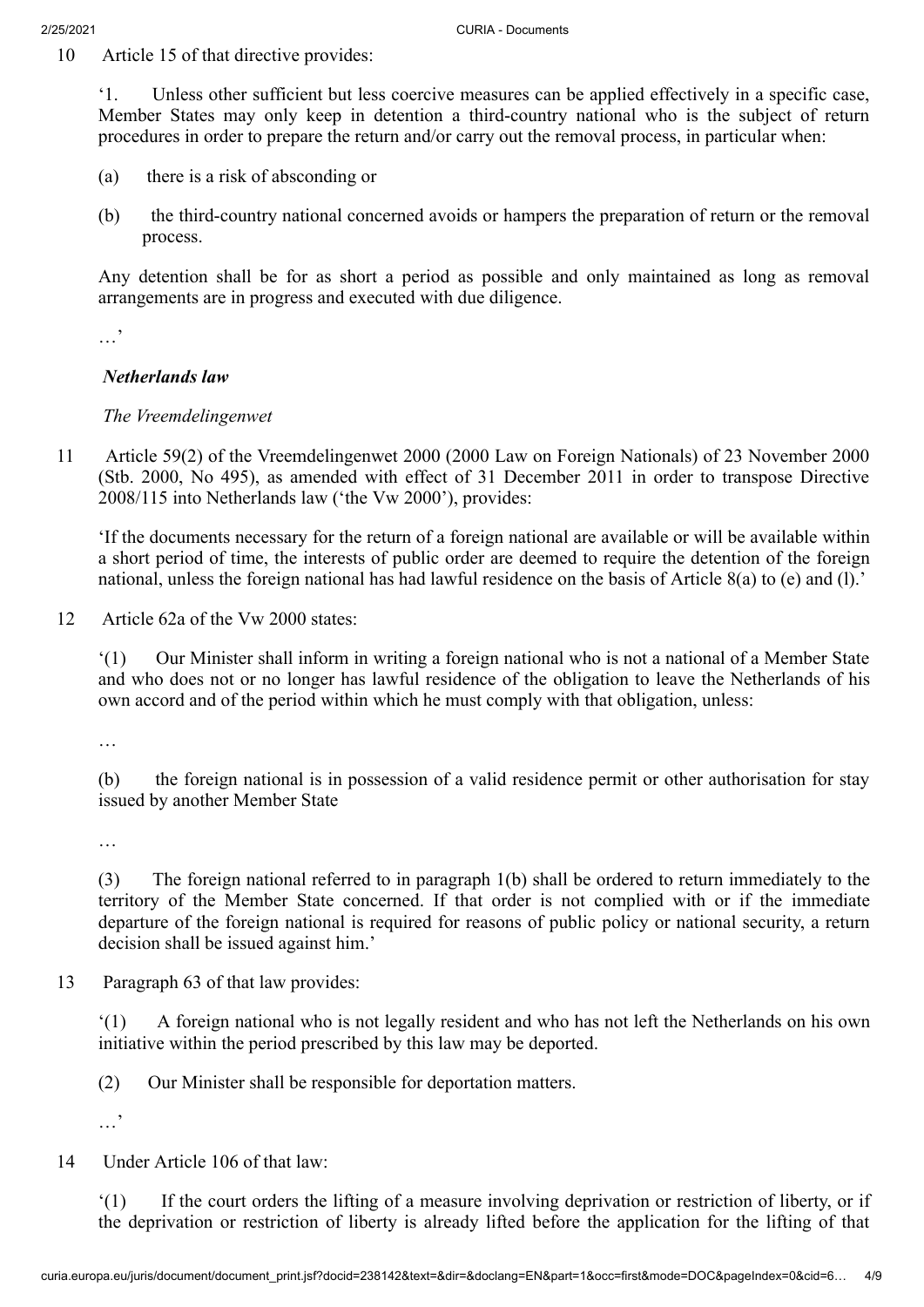measure is examined, it may award the foreign national compensation at the expense of the State. Damage shall include non-pecuniary loss. …

(2) Paragraph 1 shall apply *mutatis mutandis* where the Afdeling bestuursrechtspraak van de Raad van State (Administrative Law Division of the Council of State, Netherlands) orders the lifting of the measure involving deprivation or restriction of liberty.'

*The Vreemdelingencirculaire*

15 Until 1 January 2019, Article A3/2 of the Vreemdelingencirculaire 2000 (2000 Circular on foreign nationals) stated:

'If the issuing of a return decision is contrary to international obligations (the prohibition of *refoulement*), the official responsible for border control or the control of foreign nationals shall not issue a return decision.

…<sup>'</sup>

## **The dispute in the main proceedings and the question referred for a preliminary ruling**

- 16 By decisions of 28 February 2018, 13 June 2018 and 9 October 2018, the State Secretary rejected as inadmissible the applications for international protection lodged in the Netherlands by M, A and T, respectively, on the grounds that these persons, being third-country nationals, already had refugee status in another Member State, namely the Republic of Bulgaria, the Kingdom of Spain and the Federal Republic of Germany, respectively.
- 17 By the same decisions, pursuant to Article 62a(3) of the Vw 2000, he ordered those persons to go immediately to the territory of the Member State which had granted them such status. As none of those persons complied with that order, the State Secretary placed them in detention pursuant to Article 59(2) of the Vw 2000 for the purpose of their forced transfer to those three Member States. They were then forcibly returned to those Member States after the latter agreed to readmit them to their territory.
- 18 M, A and T brought actions before the Rechtbank Den Haag (District Court, The Hague, Netherlands), claiming, in essence, that their detention should have been preceded by the issuing of a return order within the meaning of Article 62a(3) of the Vw 2000, which transposes Article 6(2) of Directive 2008/115 into Netherlands law. The actions brought by M and A were dismissed. The action brought by T was upheld.
- 19 M and A appealed against the judgment of the Rechtbank Den Haag (District Court, The Hague) before the Raad van State (Council of State, Netherlands). The State Secretary also appealed against the judgment upholding T's action.
- 20 After noting that the disputes pending before it concern only the possible right of M, A and T to compensation for the harm suffered as a result of their detention, the referring court points out that the outcome of those disputes depends on whether Directive 2008/115 precludes the State Secretary from detaining the third-country nationals at issue in the main proceedings, on the basis of Article 59(2) of the Vw 2000, in order to ensure that they are transferred to another Member State, without issuing a return decision within the meaning of Article 62a(3) of the Vw 2000.
- 21 The referring court asks, in the first place, whether Directive 2008/115 is applicable in this case.
- 22 In that connection, it points out that, since they are staying illegally in the territory of the Netherlands, the third-country nationals at issue in the main proceedings fall within the scope of Directive 2008/115, as laid down in Article 2(1) thereof. Furthermore, that court states that Article 6(2) of that directive governs the situation of illegally staying third-country nationals who, as in the present case, nevertheless have the right to reside in another Member State by requiring that a return decision be issued against them if they refuse to go immediately to that other Member State.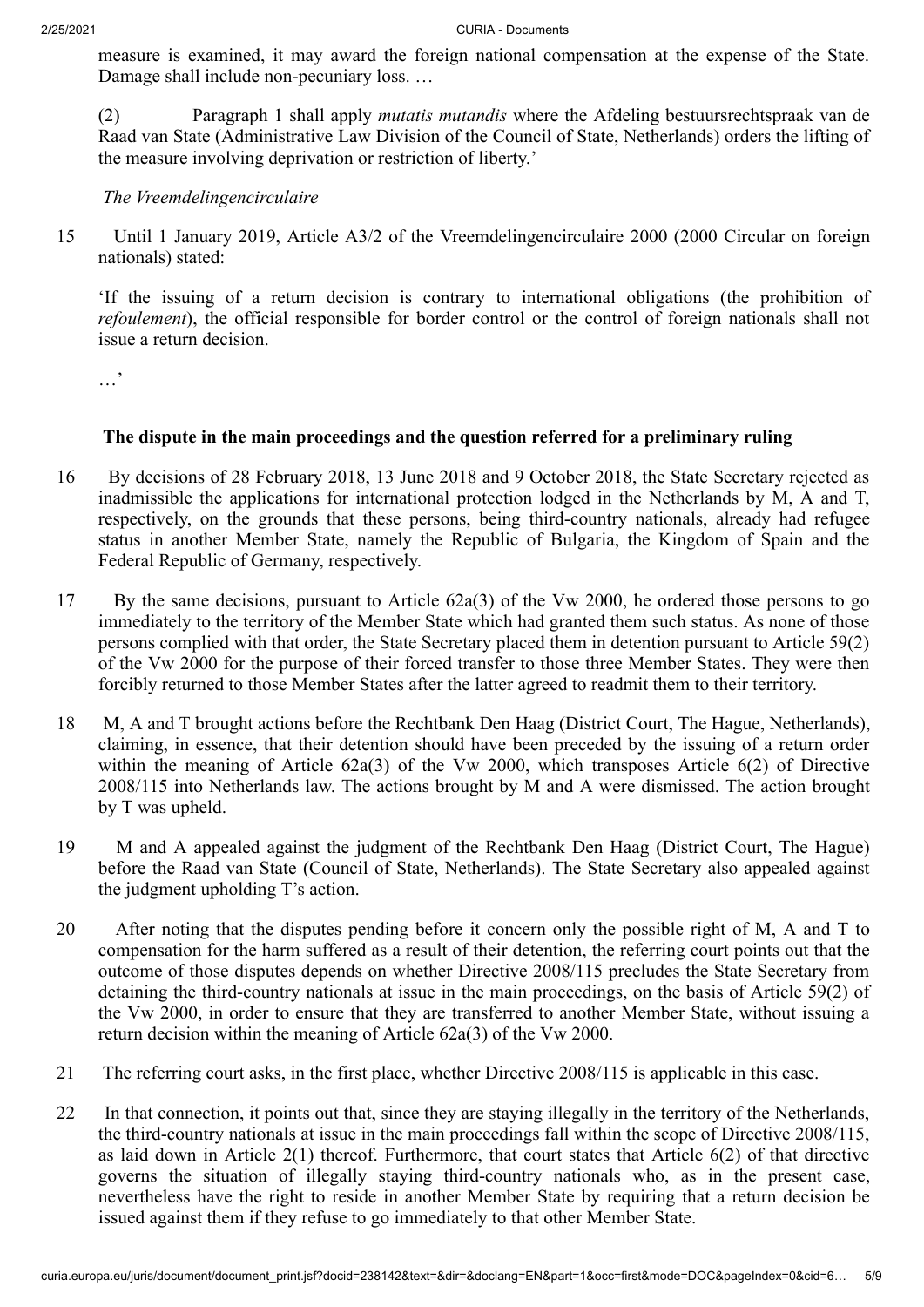#### 2/25/2021 CURIA - Documents

- 23 However, it would not be possible to issue a return decision to third-country nationals who, as in this case, have refugee status in another Member State, ordering their return to their country of origin, having regard to the prohibition of *refoulement* which must be respected in the event of implementation of Directive 2008/115. Furthermore, according to the referring court, the possible return of M, A and T to a transit country is not envisaged and these persons have not expressed the wish to leave voluntarily for another third country. It would therefore not be possible to issue a return decision within the meaning of that directive.
- 24 In those circumstances, the referring court considers that, having regard to the provisions of Articles 1 and 3(3) of Directive 2008/115, read in conjunction with recital 5 thereof, it is not inconceivable that the provisions of that directive are not applicable to the case of forced departure of the third-country nationals at issue in the main proceedings to the Member State in which they enjoy international protection. Should that be the case, the detention of these nationals would be entirely determined by national law.
- 25 Should Directive 2008/115 nevertheless apply to the disputes pending before it, the referring court asks, in the second place, whether the national practice in question can be justified as a more favourable national measure within the meaning of Article 4(3) of that directive.
- 26 In those circumstances, the Raad van State (Council of State) decided to stay the proceedings and to refer the following question to the Court of Justice for a preliminary ruling:

'Does Directive 2008/115, in particular Articles 3, 4, 6 and 15 thereof, preclude a foreign national who enjoys international protection in another [EU] Member State from being detained under national law, given that the purpose of the detention is removal to that other Member State and, for that reason, an instruction to depart to the territory of that Member State had initially been issued but no return decision was subsequently taken?'

# **Consideration of the question referred**

- 27 By its question, the national court asks, in essence, whether Articles 3, 4, 6 and 15 of Directive 2008/115 must be interpreted as precluding a Member State from placing in administrative detention a third-country national who is staying illegally in its territory without a return decision having first been issued to him or her, in order to carry out the forced transfer of that national to another Member State in which that national has refugee status, where that national has refused to comply with the order issued to him or her to go to that other Member State.
- 28 The aim of Directive 2008/115 is, according to recital 2 thereof, to establish an effective removal and repatriation policy based on common standards, so that the persons concerned are repatriated in a humane manner and with full respect for their fundamental rights and dignity. Recital 4 of that directive adds in that regard that an effective return policy is a necessary element of a well-managed migration policy. As is clear from both the title and Article 1 thereof, Directive 2008/115 establishes for that purpose 'common standards and procedures' which must be applied by each Member State for returning illegally staying third-country nationals (judgment of 17 September 2020, *JZ (Custodial sentence in the case of an entry ban)*, C‑806/18, EU:C:2020:724, paragraph 24 and the case-law cited).
- 29 In that connection, it should be recalled in the first place that, subject to the exceptions laid down in Article 2(2), Directive 2008/115 applies to any third-country national staying illegally on the territory of a Member State (see, to that effect, judgments of 7 June 2016, *Affum*, C‑47/15, EU:C:2016:408, paragraph 61, and of 19 March 2019, *Arib and Others*, C‑444/17, EU:C:2019:220, paragraph 39). The concept of 'illegal stay' is defined in Article 3(2) of that directive as 'the presence on the territory of a Member State, of a third-country national who does not fulfil, or no longer fulfils the conditions … for entry, stay or residence in that Member State'.
- 30 It follows from that definition that any third-country national who is present on the territory of a Member State without fulfilling the conditions for entry, stay or residence there is, by virtue of that fact alone, staying there illegally (judgment of 7 June 2016, *Affum*, C‑47/15, EU:C:2016:408,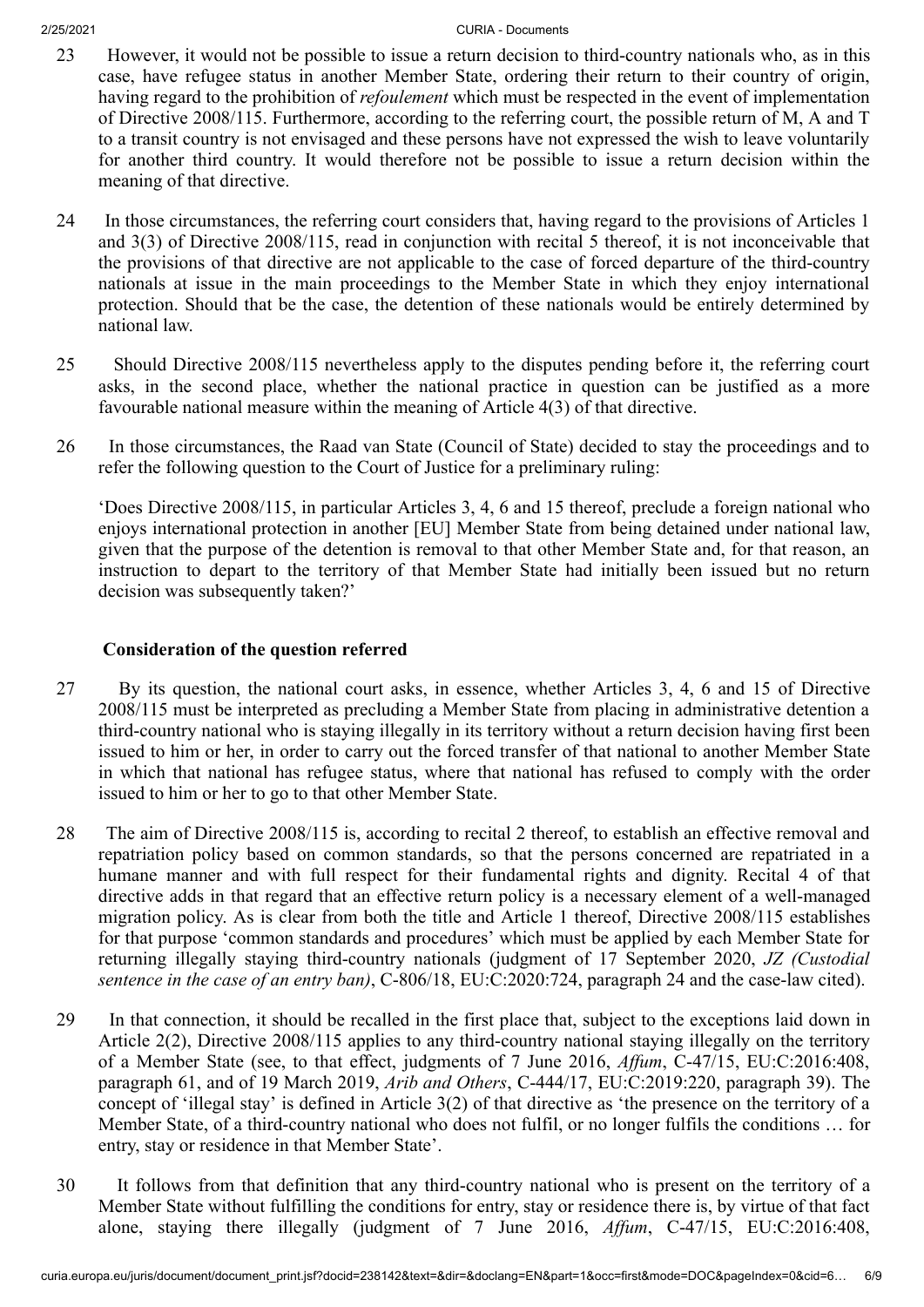#### 2/25/2021 CURIA - Documents

paragraph 48). This may be the case even if, as in the present case, that national has a valid residence permit in another Member State on the grounds that the latter has granted him or her refugee status.

- 31 Moreover, where a third-country national falls within the scope of Directive 2008/115, he must therefore, in principle, be subject to the common standards and procedures laid down by the directive for the purpose of his removal, as long as his stay has not, as the case may be, been regularised (see, to that effect, judgment of 7 June 2016, *Affum*, C‑47/15, EU:C:2016:408, paragraphs 61 and 62).
- 32 In that connection, it follows, first, from Article 6(1) of Directive 2008/115 that, once the unlawful nature of residence has been established, any third-country national must, without prejudice to the exceptions provided for in paragraphs 2 to 5 of that article and in strict compliance with the requirements laid down in Article 5 of that directive, be the subject of a return decision. In accordance with Article 3(3) of that directive, that national goes back to his or her country of origin, or a transit or third country to which that national decides to return voluntarily and which is prepared to admit him or her to its territory.
- 33 By way of derogation from Article 6(1) of Directive 2008/115, paragraph 2 of that article provides, second, that where a third-country national staying illegally on the territory of one Member State holds a residence permit issued by another Member State, he or she must return immediately to the territory of that Member State.
- 34 However, according to that provision, where that national does not comply with that obligation or where his or her immediate departure is required on grounds of public policy or national security, the Member State in which that third-country national is staying illegally is required to issue a return decision in his or her regard.
- 35 It therefore follows from Article 6(2) that a third-country national staying illegally in the territory of a Member State whilst having a right of residence in another Member State should be allowed to return to the latter, rather than be issued a return decision from the outset, unless public policy or national security so requires (see, to that effect, judgment of 16 January 2018, *E*, C-240/17, EU:C:2018:8, paragraph 46).
- 36 However, that provision cannot be interpreted as laying down an exception to the scope of Directive 2008/115, in addition to those set out in Article 2(2) thereof, which would allow Member States to exempt illegally staying third-country nationals from common standards and procedures for return where they refuse to return immediately to the territory of the Member State which has granted them a right of residence (see, by analogy, judgment of 7 June 2016, *Affum*, C‑47/15, EU:C:2016:408, paragraph 82).
- 37 On the contrary, as set out in paragraph 34 of the present judgment, in such a case, the Member States on whose territory those nationals are staying illegally are, in principle, required under Article 6(2) of Directive 2008/115, read in conjunction with Article 6(1) thereof, to issue a return decision requiring those nationals to leave the territory of the European Union (see, to that effect, judgment of 16 January 2018, *E*, C‑240/17, EU:C:2018:8, paragraph 45).
- 38 In the second place, it is apparent from the information before the Court that it was legally impossible for the Netherlands authorities to issue, in accordance with Article 6(2) of Directive 2008/115, a return decision against the third-country nationals at issue in the main proceedings after those nationals had refused to comply with the order issued to them to return to the Member State in whose territory they had a residence permit.
- 39 Any return decision must identify, among the third countries referred to in Article 3(3) of Directive 2008/115, the country to which the third-country national, to whom that decision is addressed, must return (see, to that effect, judgment of 14 May 2020, *Országos Idegenrendézeti Főigazgatóság Délalföldi Regionális Igazgatóság*, C‑924/19 PPU and C‑925/19 PPU, EU:C:2020:367, paragraph 115).
- 40 It is common ground, first, that the third-country nationals at issue in the main proceedings enjoy refugee status in a Member State other than the Netherlands. They cannot therefore be returned to their country of origin, as otherwise they would be in breach of the principle of *non-refoulement*, which is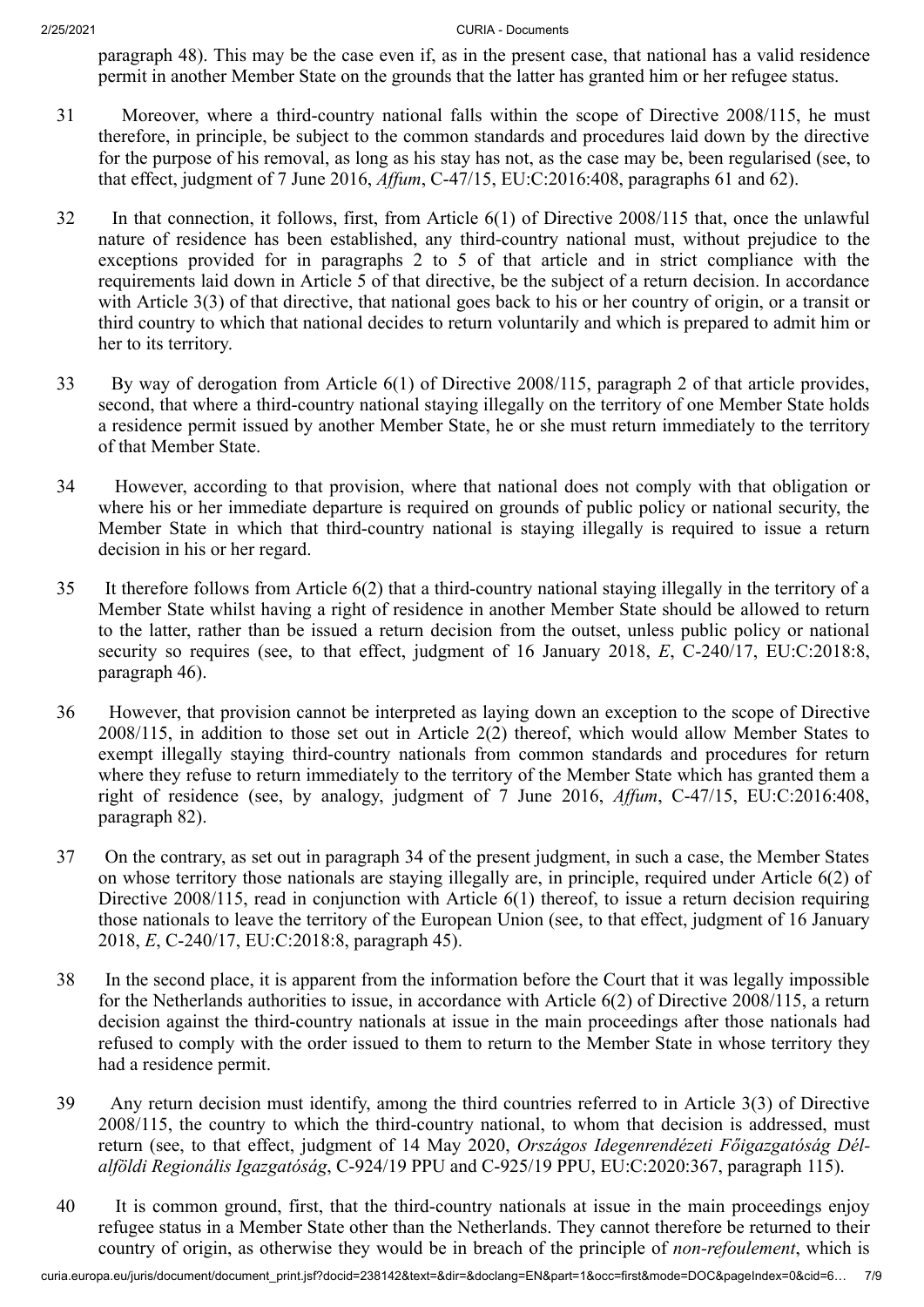guaranteed in Article 18 and Article 19(2) of the Charter of Fundamental Rights of the European Union and which, as stated in Article 5 of Directive 2008/115, must be respected by the Member States in the implementation of that directive and, therefore, in particular when considering whether to issue a return decision (see, to that effect, judgment of 19 June 2018, *Gnandi*, C‑181/16, EU:C:2018:465, paragraph 53).

- 41 Second, it is clear from the order for reference that those nationals also cannot be returned to a transit country or a third country to which they may have decided to return voluntarily and which would accept them on its territory, within the meaning of Article 3(3) of Directive 2008/115.
- 42 It follows that, in circumstances such as those at issue in the main proceedings, where none of the countries referred to in Article 3(3) of Directive 2008/115 can be a return destination, the Member State concerned is legally unable to fulfil the obligation, imposed on it by Article 6(2) of Directive 2008/115, to issue a return decision to a third-country national staying illegally on its territory and who refuses to go immediately to the Member State in which he or she holds a residence permit. Moreover, no standard or procedure laid down by that directive permits the removal of that national, even though he or she is staying illegally in the territory of a Member State.
- 43 In the third place, it must be recalled that Directive 2008/115 is not intended to harmonise in their entirety the national rules of the Member States on the stay of foreign nationals (judgment of 6 December 2011, *Achughbabian*, C‑329/11, EU:C:2011:807, paragraph 28). The common standards and procedures established by that directive concern only the issuing of return decisions and the implementation of those decisions (see, to that effect, judgment of 6 December 2011, *Achughbabian*, C‑329/11, EU:C:2011:807, paragraph 29, and of 8 May 2018, *K. A. and Others (Family reunification in Belgium),* C‑82/16, EU:C:2018:308, paragraph 44).
- 44 In particular, Directive 2008/115 is not intended to determine the consequences of the illegal residence on the territory of a Member State of third-country nationals in respect of whom no decision on their return to a third country can be issued (see, by analogy, judgment of 5 June 2014, *Mahdi*, C‑146/14 PPU, EU:C:2014:1320, paragraph 87). That is also the case where, as in the present case, this is due, inter alia, to the application of the principle of *non-refoulement*.
- 45 It follows that, in a situation such as that at issue in the main proceedings, where no return decision can be issued, the decision of a Member State to carry out the forced transfer of a third-country national residing illegally on its territory to the Member State which has granted him or her refugee status is not governed by the common standards and procedures laid down by Directive 2008/115. Accordingly, that decision does not fall within the scope of that directive, but rather within that of the exercise of the sole competence of that Member State in matters of illegal immigration. Consequently, the same applies to the administrative detention of such a national ordered, in such circumstances, to ensure his or her transfer to the Member State in which he or she has refugee status.
- 46 More particularly, neither Article 6(2) of Directive 2008/115 nor any other provision of that directive prevents a Member State, in circumstances such as those at issue in the main proceedings, from placing a third-country national staying illegally on its territory in administrative detention in order to transfer him or her to another Member State in which that national has a residence permit, without first having taken a return decision against him or her, since such a decision cannot, hypothetically, be issued.
- 47 Lastly, it is important to add that the forced transfer and detention of a third-country national in circumstances such as those at issue in the main proceedings are subject to full observance of fundamental rights, in particular those guaranteed by the European Convention for the Protection of Human Rights and Fundamental Freedoms, signed in Rome on 4 November 1950, and the Convention relating to the Status of Refugees, signed in Geneva on 28 July 1951 (judgments of 6 December 2011, *Achughbabian*, C‑329/11, EU:C:2011:807, paragraph 49, of 1 October 2015, *Celaj*, C‑290/14, EU:C:2015:640, paragraph 32, and of 17 September 2020, *JZ (Custodial sentence in the case of an entry ban)*, C‑806/18, EU:C:2020:724, paragraph 41).
- curia.europa.eu/juris/document/document\_print.jsf?docid=238142&text=&dir=&doclang=EN&part=1&occ=first&mode=DOC&pageIndex=0&cid=6… 8/9 48 In the light of all the foregoing considerations, the answer to the question referred is that Articles 3, 4, 6 and 15 of Directive 2008/115 must be interpreted as not precluding a Member State from placing in administrative detention a third-country national residing illegally on its territory, in order to carry out